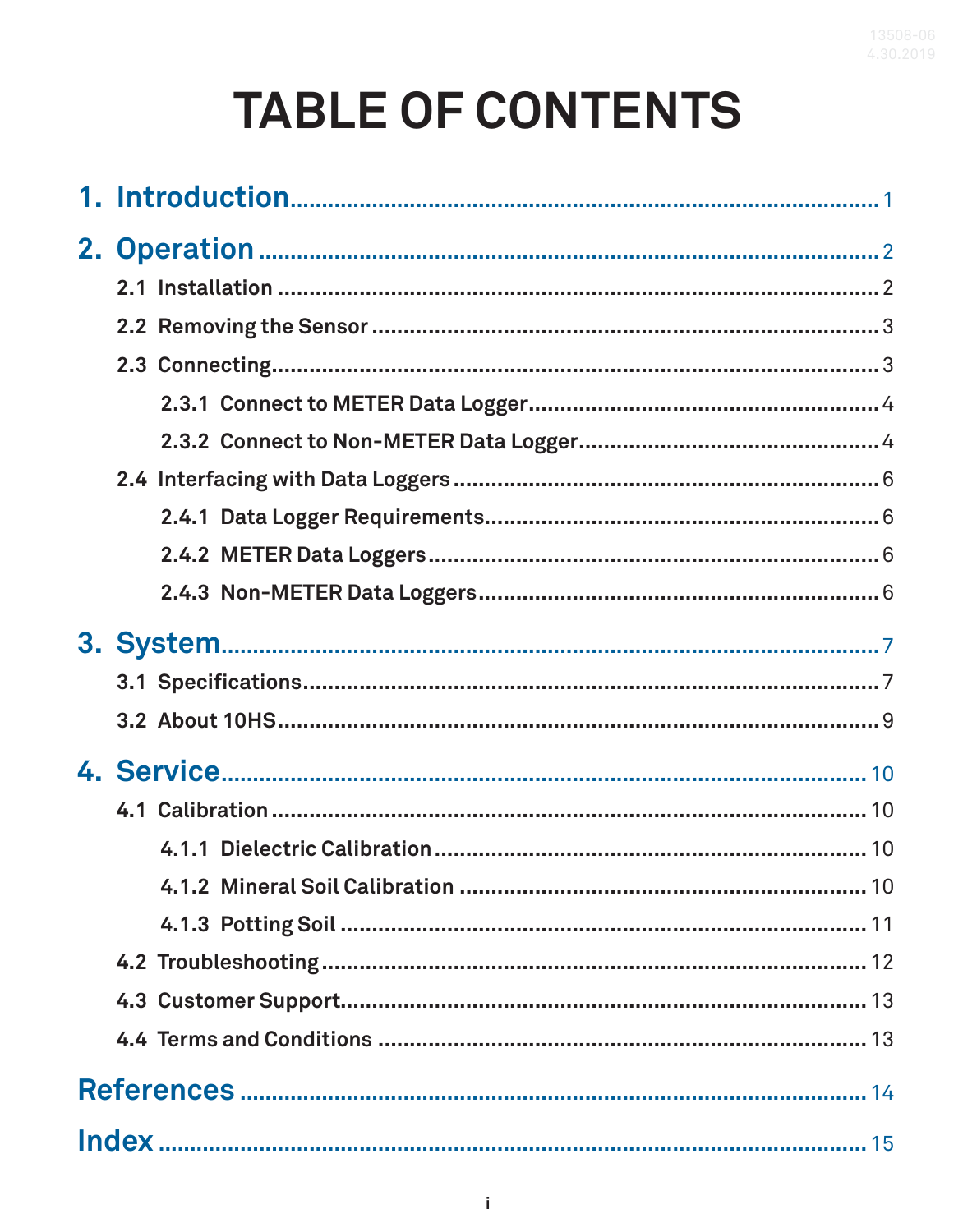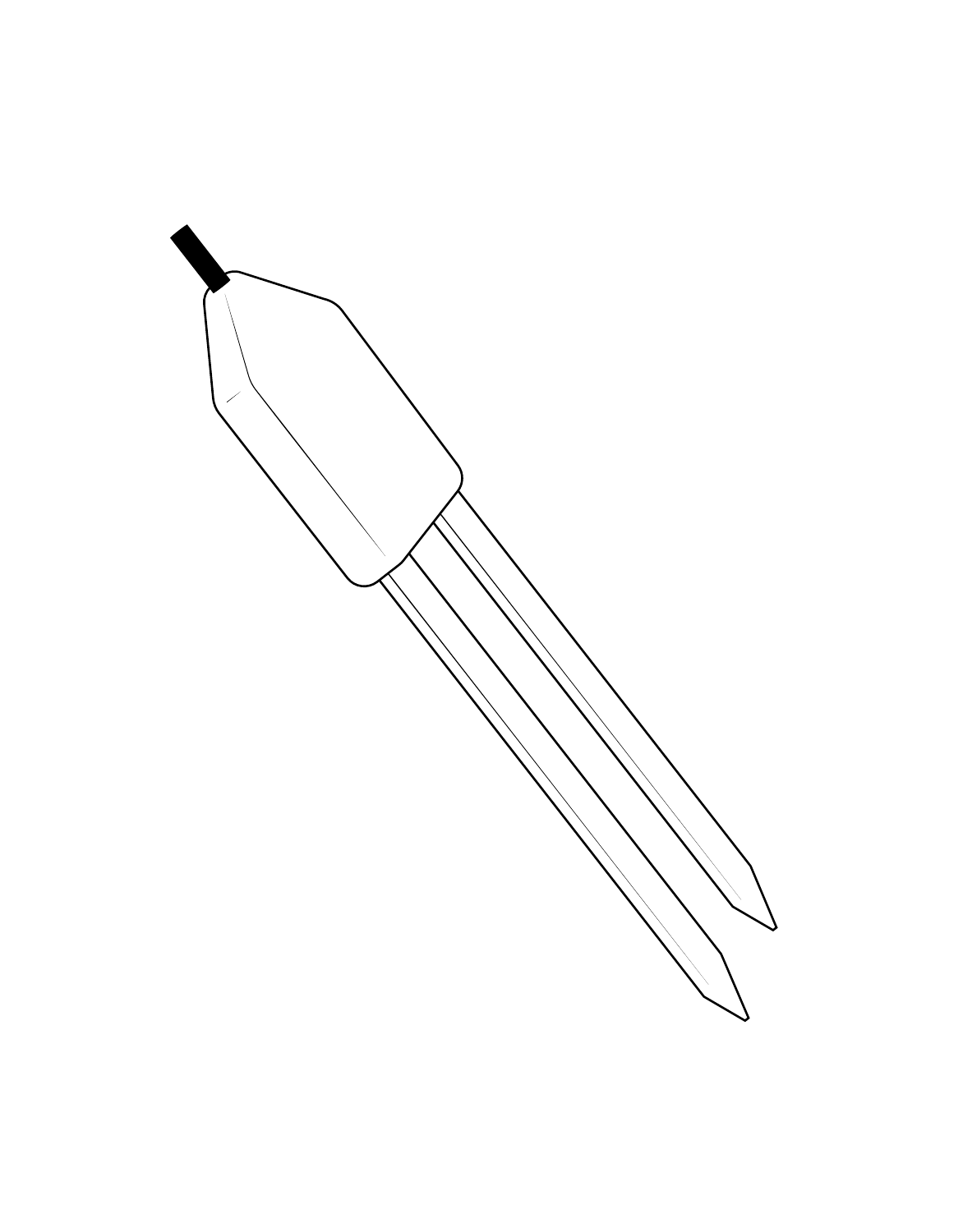# <span id="page-2-0"></span>**1. INTRODUCTION**

Thank you for choosing the ECH<sub>2</sub>O 10HS Soil Water Content sensor from METER Group. This innovative sensor enables volumetric water content monitoring of soil accurately and affordably.

This manual guides the customer through the sensor features and describes how to use the sensor successfully. METER hopes the contents of this manual are useful in understanding the instrument and maximizing its benefit.

Prior to use, verify the 10HS arrived in good condition.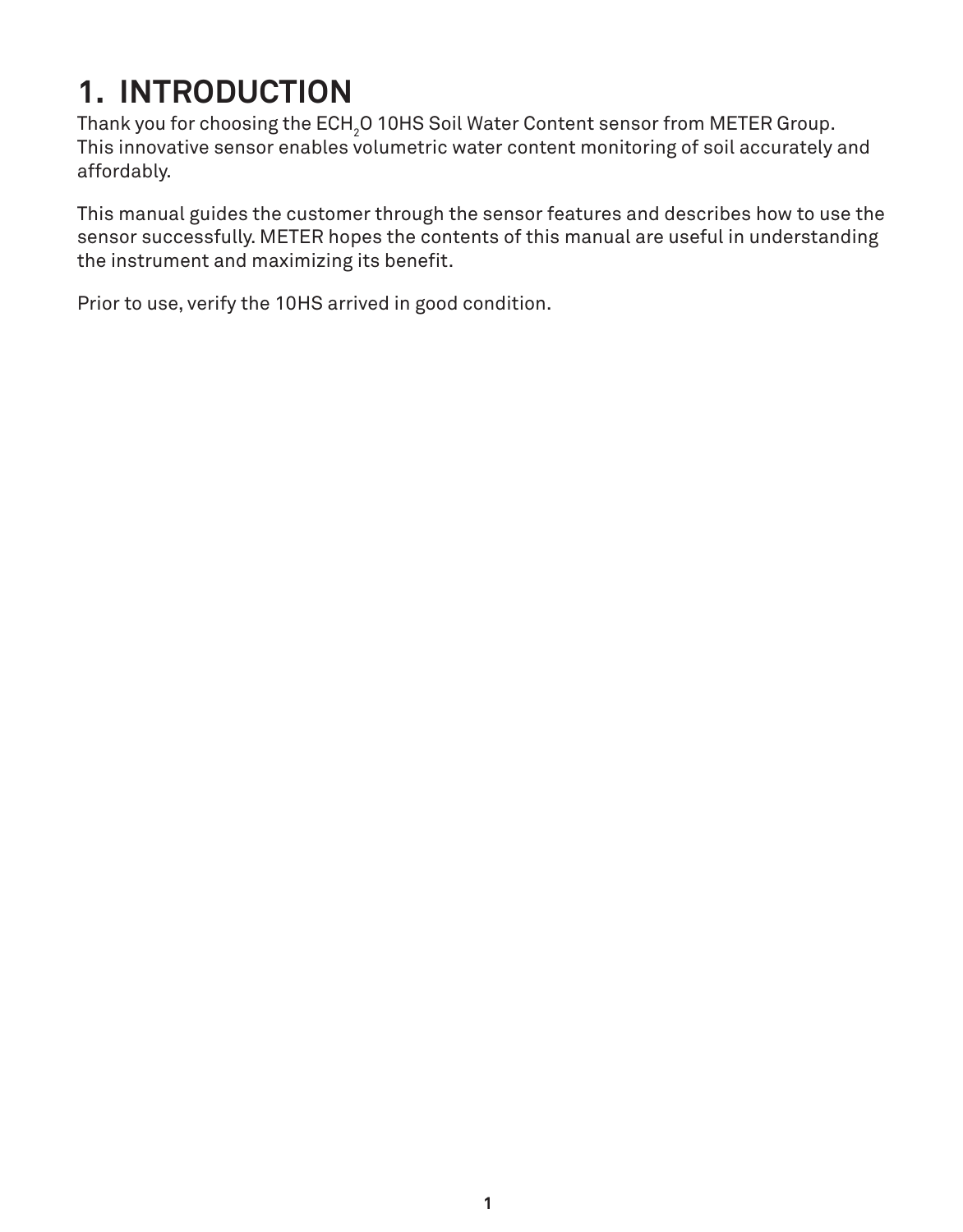# <span id="page-3-0"></span>**2. OPERATION**

Please read all instructions before operating the 10HS to ensure it performs to its full potential.

# **A** PRECAUTIONS

METER sensors are built to the highest standards, but misuse, improper protection, or improper installation may damage the sensor and possibly void the manufacturer's warranty. Before integrating 10HS into a system, follow the recommended installation instructions and have the proper protections in place to safeguard sensors from damage.

# **2.1 INSTALLATION**

When selecting a site for installation, remember that the soil adjacent to the sensor surface has the strongest influence on the sensor reading and that the sensor measures the volumetric water content of the soil. Therefore any air gaps or excessive soil compaction around the sensor and in between the sensor prongs can profoundly influence the readings.

- If installing sensors in a lightning-prone area with a grounded data logger, please read [Lightning surge and grounding practices](https://www.metergroup.com/lightning-surge-grounding-practices).
- Test the sensors with the data logging device and software before going to the field.

Do not install the sensor adjacent to large metal objects such as metal poles or stakes. This can attenuate the sensor's electromagnetic field and adversely affect readings. In addition, the 10HS sensor should not be installed within 5 cm of the soil surface, or the sensing volume of the electromagnetic field can extend out of the soil and reduce accuracy.

Because the 10HS has gaps between its prongs, it is also important to consider the particle size of the medium. It is possible to get sticks, bark, roots or other material stuck between the sensor prongs, which will adversely affect readings. Finally, be careful when inserting the sensors into dense soil, as the prongs can break if excessive sideways force is used when pushing them in.

When installing the 10HS, it is imperative to maximize contact between the sensor and soil. For most accurate results, the sensor should be inserted into undisturbed soil. There are two basic methods to accomplish a high-quality installation.

With either of these methods, the sensor may still be difficult to insert into extremely compact or dry soil.

**NOTE: Never pound the sensor into the soil! If there is difficulty inserting the sensor, loosen or wet the soil. This will result in inaccurate VWC measurements until the water added during installing redistributes into the surrounding soil.**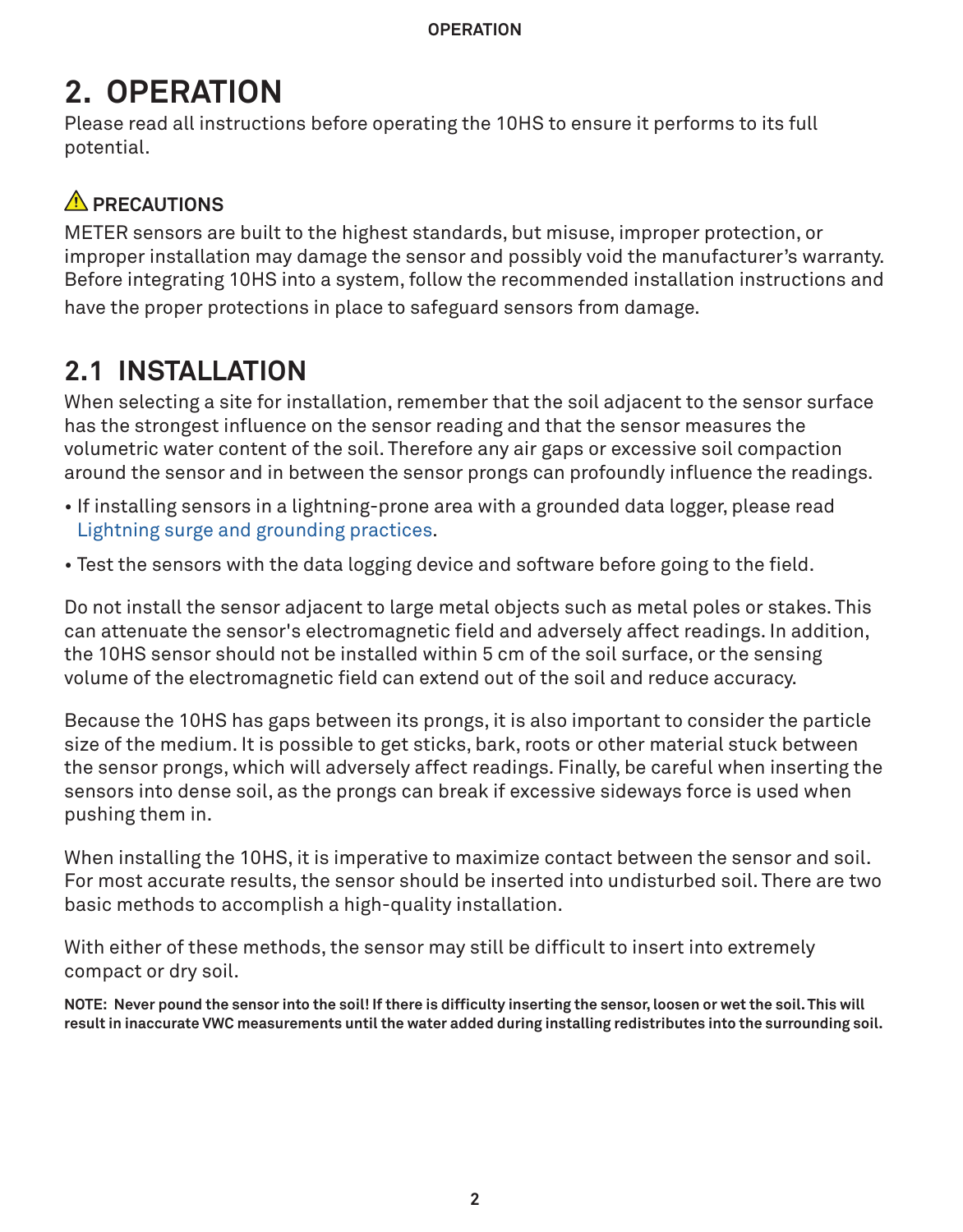#### <span id="page-4-0"></span>**METHOD 1. HORIZONTAL INSTALLATION**

- 1. Excavate a hole or trench a few centimeters deeper than the depth at which the sensor is to be installed.
- 2. At the installation depth, shave off some soil from the vertical soil face exposing undisturbed soil.
- 3. Insert the sensor into the undisturbed soil face until the entire sensing portion of the 10HS is inserted. The tip of each prong has been sharpened to make it easier to push the sensor into the soil. Be careful with the sharp tips!
- 4. Backfill the trench taking care to pack the soil back to natural bulk density around the sensor body of the 10HS.

#### **METHOD 2. VERTICAL INSTALLATION**

- 1. Auger a 4-in hole to the depth at which the sensor is to be installed.
- 2. Insert the sensor into the undisturbed soil at the bottom of the auger hole using a hand or any other implement that will guide the sensor into the soil at the bottom of the hole. Many people have used a simple piece of PVC pipe with a notch cut in the end for the sensor to sit in, with the sensor cable routed inside the pipe.
- 3. After inserting the sensor, remove the installation device and backfill the hole taking care to pack the soil back to natural bulk density while not damaging the black overmolding of the sensor and the sensor cable in the process.

View a visual demonstration on proper installation of the sensor in [How to install soil](https://www.metergroup.com/environment/articles/video-install-soil-moisture-sensors/)  [moisture sensors.](https://www.metergroup.com/environment/articles/video-install-soil-moisture-sensors/)

The sensor can be oriented in any direction. However, orienting the flat side perpendicular to the surface of the soil will minimize effects on downward water movement. The sensor measures the average VWC along its length, so a vertical installation will integrate VWC over a 10-cm depth wile a horizontal orientation will measure VWC at a more discrete depth.

# **2.2 REMOVING THE SENSOR**

When removing the sensor from the soil, do not pull it out of the soil by the cable! Doing so may break internal connections and make the sensor unusable.

# **2.3 CONNECTING**

The 10HS works seamlessly with METER data loggers. The 10HS can also be used with other data loggers, such as those from Campbell Scientific, Inc. [\(Section 2.4\)](#page-7-1).

10HS sensors require an excitation voltage in the range of 3 to 15 VDC.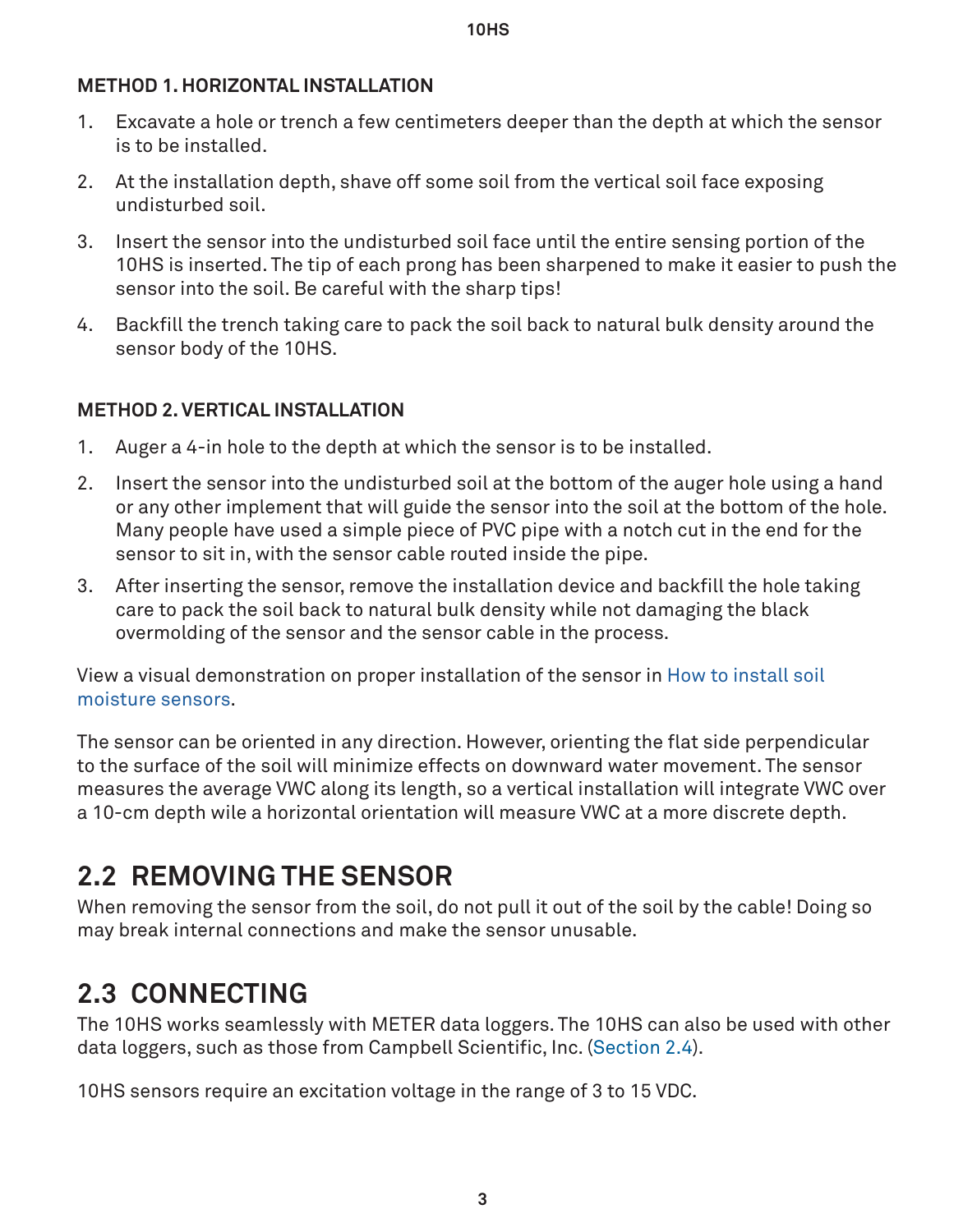#### **Operation**

<span id="page-5-0"></span>10HS sensors come with a 3.5-mm stereo plug connector ([Figure 1](#page-5-1)) to facilitate easy connection with METER loggers. 10HS sensors may be ordered with stripped and tinned wires to facilitate connecting to some third-party loggers ([Section 2.3.2](#page-5-2)).



<span id="page-5-1"></span>**Figure 1 Stereo plug connector**

The 10HS sensor comes standard with a 5-m cable. It may be purchased with custom cable lengths for an additional fee (on a per-meter basis). This option eliminates the need for splicing the cable (a possible failure point). However, the maximum recommended length is 40 m.

# **2.3.1 CONNECT TO METER DATA LOGGER**

The 10HS works most efficiently with METER ZENTRA series data loggers. Check the [METER](https://www.metergroup.com/environment/downloads/)  [download webpage](https://www.metergroup.com/environment/downloads/) for the most recent data logger firmware. Logger configuration may be done using either ZENTRA Utility (desktop and mobile application) or ZENTRA Cloud (web-based application for cell-enabled ZENTRA data loggers) ([Section 2.4.2](#page-7-2)).

- 1. Plug the stereo plug connector into one of the sensor ports on the logger.
- 2. Use the appropriate software application to configure the chosen logger port for the 10HS.
- 3. Set the measurement interval.

METER data loggers measure the 10HS every minute and return the minute-average across the chosen measurement interval.

10HS data can be downloaded from METER data loggers using either ZENTRA Utility or ZENTRA Cloud. Refer to the logger user manual for more information about these programs.

### <span id="page-5-2"></span>**2.3.2 CONNECT TO NON-METER DATA LOGGER**

The 10HS sensor can be purchased for use with non-METER (third party) data loggers. Refer to the third-party logger manual for details on logger communications, power supply, and ground ports.

10HS sensors can be ordered with stripped and tinned (pigtail) wires for use with screw terminals. Refer to the third-party logger manual for details on wiring.

Connect the 10HS wires to the data logger as illustrated in [Figure 2](#page-6-0) and [Figure 3](#page-6-1), with the power supply wire (brown) connected to the excitation, the digital out wire (orange) to a digital input, and the bare ground wire to ground.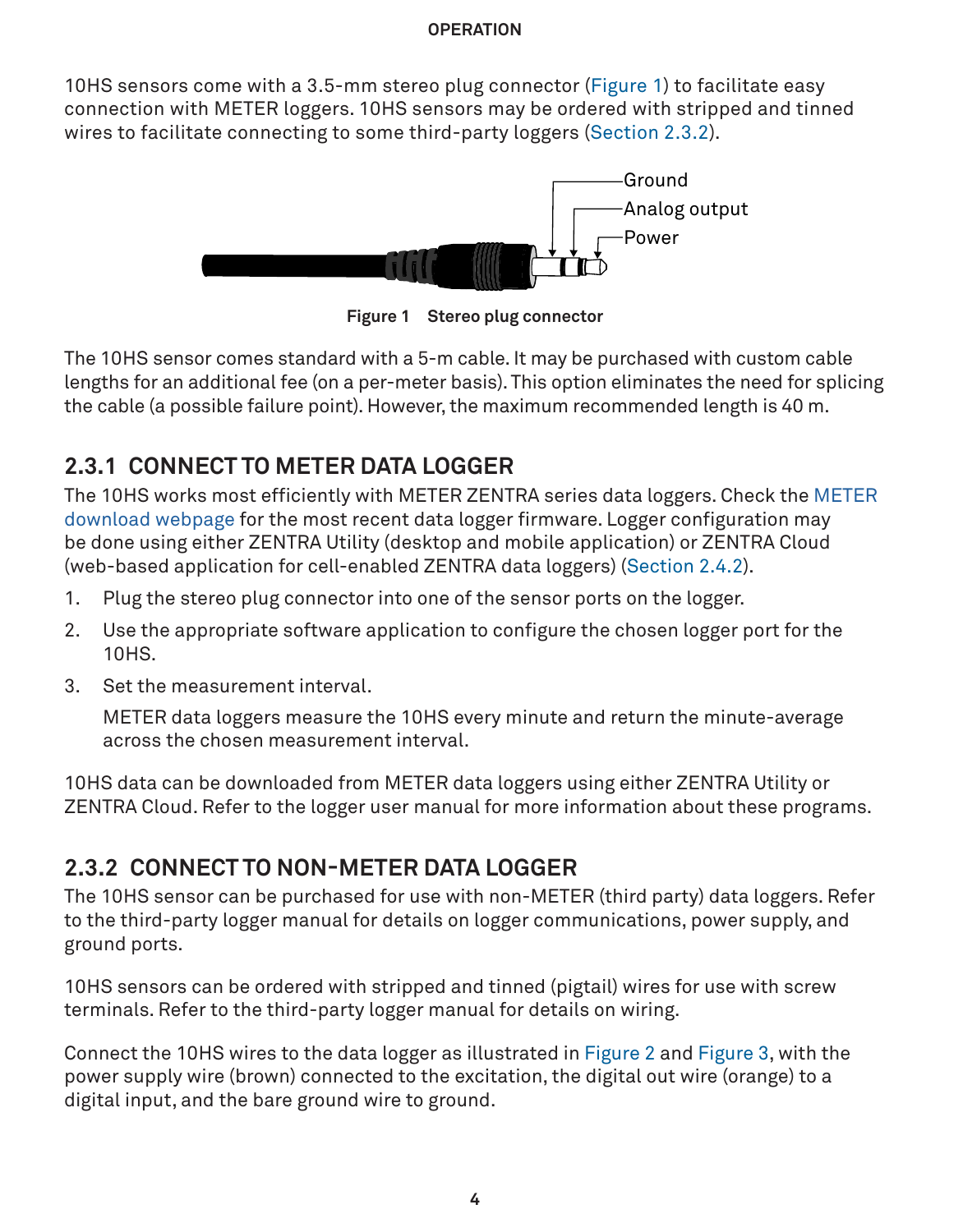<span id="page-6-0"></span>**10HS**

<span id="page-6-2"></span>

**NOTE: Some 10HS sensors may have the older Decagon wiring scheme where the power supply is white, the analog out is red, and the bare wire is ground.**



<span id="page-6-1"></span>**Figure 3 Wiring diagram**

**NOTE: The acceptable range of excitation voltages is from 3 to 15 VDC. To read 10HS sensors with Campbell Scientific data loggers, power the sensor from a switched 12-V port or a 12-V port if using a multiplexer.**

If the 10HS cable cable has a standard stereo plug connector and needs to be connected to a non-METER data logger, please use one of the following two options.

#### **Option 1**

- 1. Clip off the stereo plug connector on the sensor cable.
- 2. Strip and tin the wires.
- 3. Wire it directly into the data logger.

This option has the advantage of creating a direct connection with no chance of the sensor becoming unplugged. However, it then cannot be easily used in the future with a METER readout unit or data logger.

#### **Option 2**

Obtain an adapter cable from METER.

The adapter cable has a connector for the stereo plug connector on one end and three wires (or pigtail adapter) for connection to a data logger on the other end. The stripped and tinned adapter cable wires have the same termination as seen in [Figure 3](#page-6-1): the brown wire is excitation, the orange is output, and the bare wire is ground.

**NOTE: Secure the stereo plug connector to the pigtail adapter connections to ensure the sensor does not become disconnected during use.**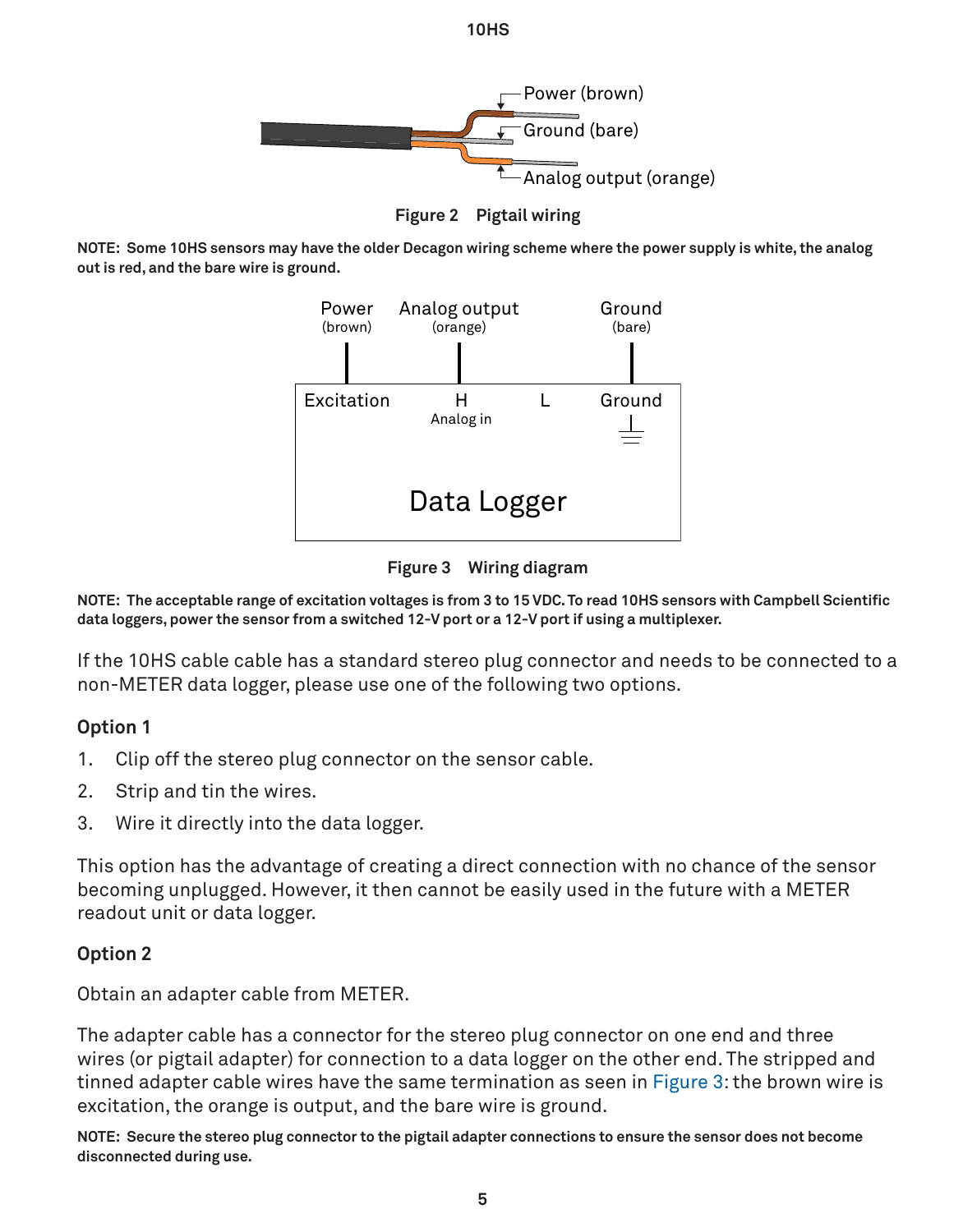# <span id="page-7-1"></span><span id="page-7-0"></span>**2.4 INTERFACING WITH DATA LOGGERS**

# **2.4.1 DATA LOGGER REQUIREMENTS**

The 10HS sensor is designed to work most efficiently with METER data loggers. All METER readout devices use a 3.0-VDC excitation.

The sensors may be adapted for use with other data loggers such as those from Campbell Scientific, Inc., for example. The 10HS requires an excitation voltage in the range of 3 to 15 VDC. The sensors produce an output voltage that depends on the dielectric constant of the medium surrounding the sensor and ranges of the excitation voltage. Any data logger which can produce a 3- to 15-VDC excitation with approximately 10-ms duration and read a volt level signal with 12-bit or better resolution should be compatible with the 10HS sensor. The current requirement for the 10HS is 12 mA at 3 VDC.

METER designed the 10HS sensor for use with data loggers and readout devices that provide short excitation pulses, leaving the sensors turned OFF most of the time. Continuous excitation not only wastes battery power, but may, under certain circumstances, cause the sensor to exceed government specified limits on electromagnetic emissions. Do not continuously power the 10HS sensor.

# <span id="page-7-2"></span>**2.4.2 METER DATA LOGGERS**

METER data loggers can be configured using ZENTRA Utility (a desktop and mobile application) or ZENTRA Cloud (a web-based application for cellular-enabled ZENTRA data loggers). Contact [Customer Support](#page-14-1) for more information about these programs.

# **2.4.3 NON-METER DATA LOGGERS**

Non-METER data loggers may require programming to read the 10HS sensor. METER provides some resources to help interface with Campbell Scientific loggers.

The [Campbell Scientific SCWin \(Short Cut\) program](https://www.metergroup.com/environment/articles/using-scwin-short-cut-read-sensors/) for the 10HS soil moisture sensor is available.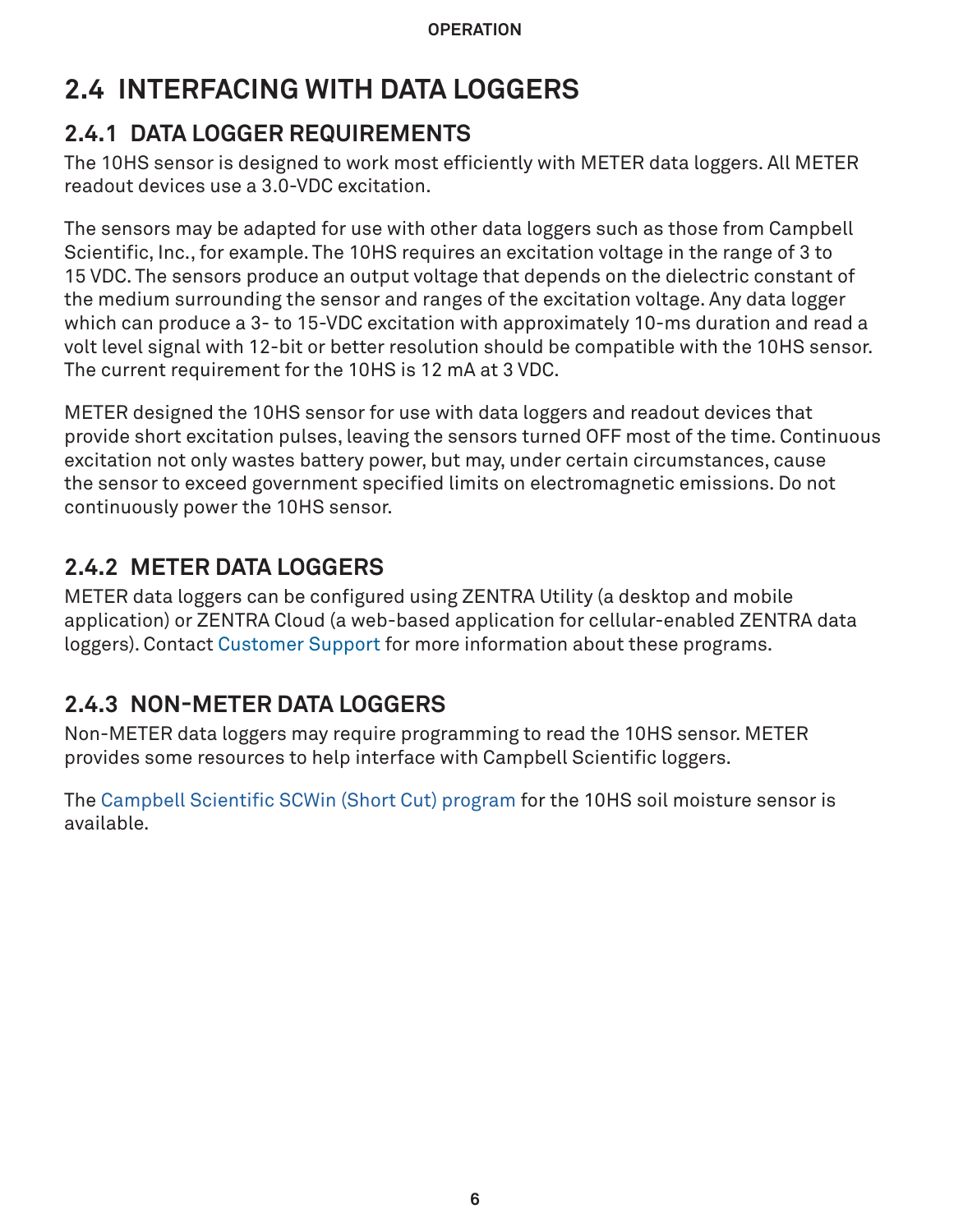# <span id="page-8-0"></span>**3. SYSTEM**

This section describes the 10HS sensor.

# **3.1 SPECIFICATIONS**

### **MEASUREMENT SPECIFICATIONS**

| <b>Volumetric Water Content (VWC)</b>                                                                                                                         |                                                                                                                                             |  |
|---------------------------------------------------------------------------------------------------------------------------------------------------------------|---------------------------------------------------------------------------------------------------------------------------------------------|--|
| Range                                                                                                                                                         |                                                                                                                                             |  |
| Mineral soil<br>calibration                                                                                                                                   | 0-0.57 $\text{m}^3/\text{m}^3$ (0%-57% VWC)                                                                                                 |  |
| Soilless media<br>calibration                                                                                                                                 | 0-0.69 m <sup>3</sup> /m <sup>3</sup> (0%-69% VWC)                                                                                          |  |
| Apparent<br>dielectric<br>permittivity (ε)                                                                                                                    | 1 (air) to 80 (water)                                                                                                                       |  |
| NOTE: The VWC range is dependent on the media the sensor is calibrated to. A custom calibration will<br>accommodate the necessary ranges for most substrates. |                                                                                                                                             |  |
| Resolution                                                                                                                                                    | 0.0008 m <sup>3</sup> /m <sup>3</sup> (0.08% VWC) in mineral soils from 0-0.50 m <sup>3</sup> /m <sup>3</sup><br>$(0\% - 50\%$ VWC)         |  |
| Accuracy                                                                                                                                                      | With standard calibration equation, 0.03 $m^3/m^3$ (3% VWC) typical<br>in mineral soils that have solution electrical conductivity <10 dS/m |  |
|                                                                                                                                                               |                                                                                                                                             |  |

**NOTE: With soil-specific calibration,** ±**0.02 m³/m³ (** ±**2% VWC) is typical in any soil.**

### **COMMUNICATION SPECIFICATIONS**

#### **Output**

300−1,250 mV, independent of excitation voltage

#### **Data Logger Compatibility**

Data aquisition systems capable of switched 3–15 VDC excitation and single-ended voltage measurement at greater than or equal to 12-bit resolution.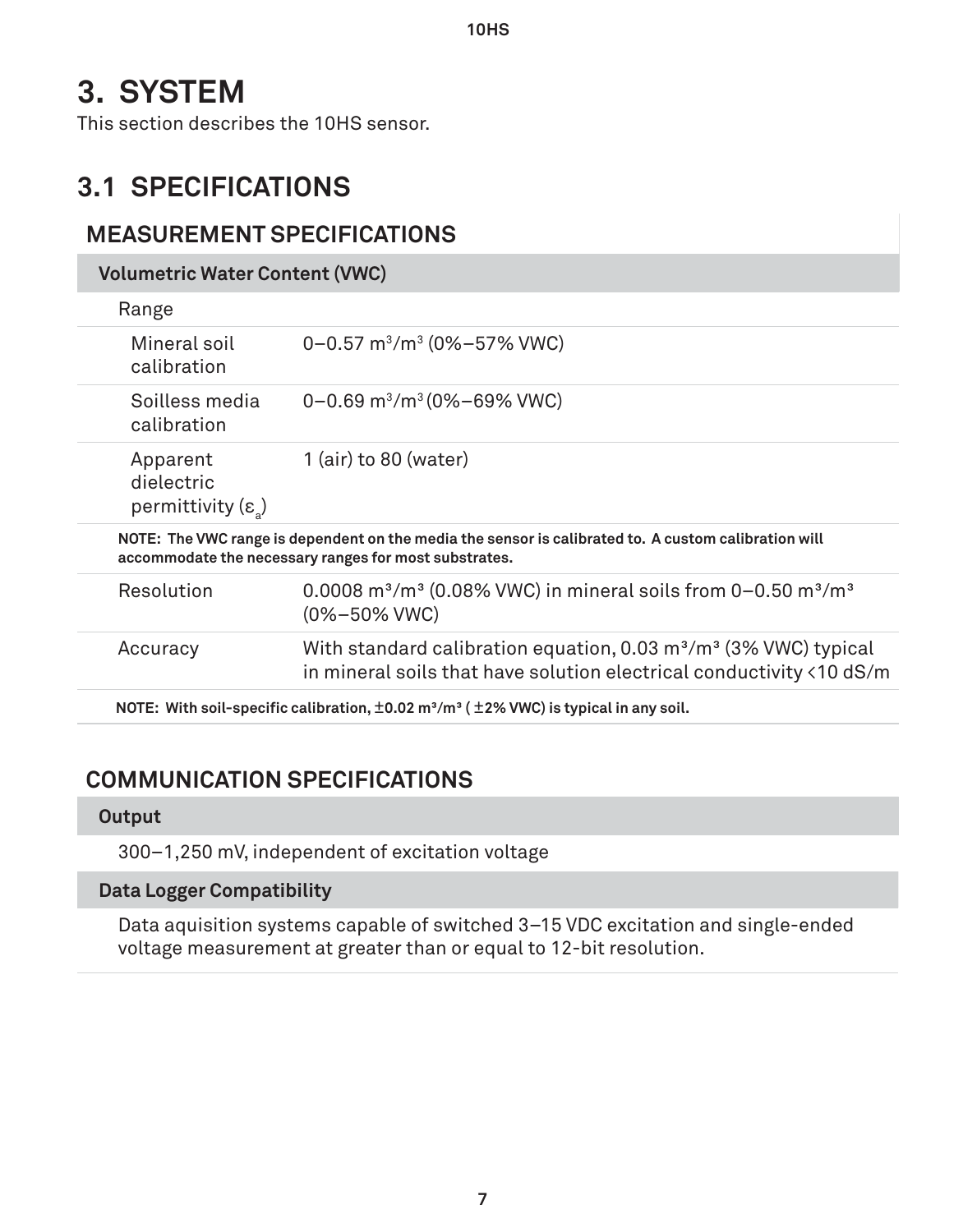#### **System**

# <span id="page-9-0"></span>**PHYSICAL SPECIFICATIONS**

| <b>Dimensions</b>                                                                                                      |                     |  |
|------------------------------------------------------------------------------------------------------------------------|---------------------|--|
| Length                                                                                                                 | 16.0 cm (6.3 in)    |  |
| Width                                                                                                                  | $3.3$ cm $(1.3)$ in |  |
| Height                                                                                                                 | $0.8$ cm $(0.3)$ in |  |
| <b>Prong Length</b>                                                                                                    |                     |  |
| 10 cm (3.94 in)                                                                                                        |                     |  |
| <b>Operating Temperature Range</b>                                                                                     |                     |  |
| Minimum                                                                                                                | $-40 °C$            |  |
| Typical                                                                                                                | NA.                 |  |
| Maximum                                                                                                                | 50 °C               |  |
| NOTE: Sensors may be used at higher temperatures under certain conditions; contact Customer<br>Support for assistance. |                     |  |
| <b>Cable Length</b>                                                                                                    |                     |  |
| 5 m (standard)<br>40 m (maximum custom cable length)                                                                   |                     |  |
| NOTE: Contact Customer Support if a nonstandard cable length is needed.                                                |                     |  |
| <b>Connector Types</b>                                                                                                 |                     |  |

3.5-mm stereo plug connector or stripped and tinned wires

## **ELECTRICAL AND TIMING CHARACTERISTICS**

| <b>Supply Voltage (VIN to GND)</b> |                  |  |
|------------------------------------|------------------|--|
| Minimum                            | 3 VDC            |  |
| Typical                            | NA.              |  |
| Maximum                            | 15 VDC           |  |
| <b>Measurement Duration</b>        |                  |  |
| Minimum                            | 10 <sub>ms</sub> |  |
| Typical                            | <b>NA</b>        |  |
| Maximum                            | <b>NA</b>        |  |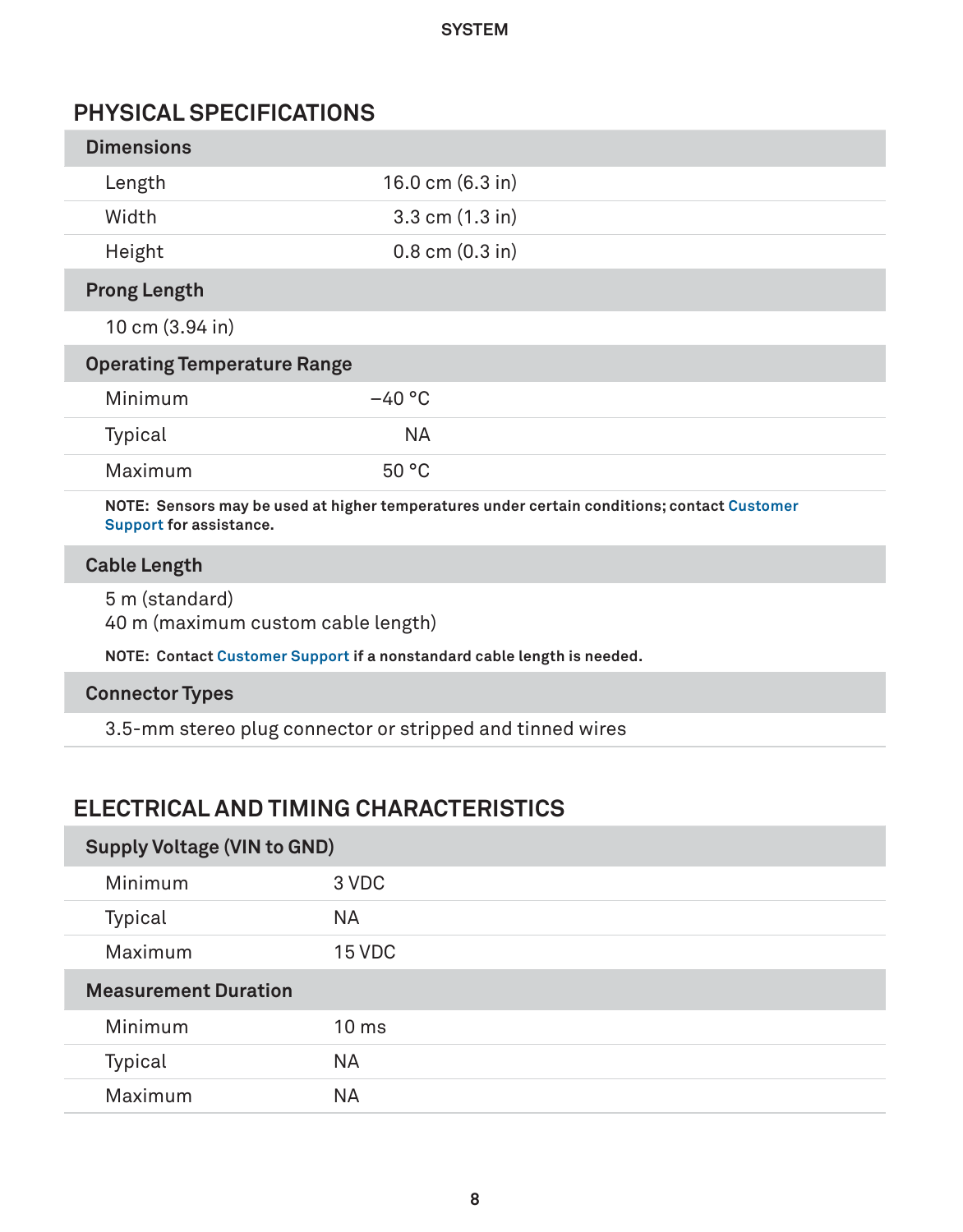### <span id="page-10-0"></span>**COMPLIANCE**

| Manufactured under ISO 9001:2015 |  |
|----------------------------------|--|
| EM ISO/IEC 17050:2010 (CE Mark)  |  |
| 2014/30/EU                       |  |
| 2011/65/EU                       |  |
| EN61326-1:2013                   |  |
| EN50581:2012                     |  |

# **3.2 ABOUT 10HS**

The 10HS determines volumetric water content (VWC) by measuring the dielectric constant of the media using capacitance and frequency domain technology. The 70-MHz frequency minimizes salinity and textural effects, making this sensor accurate in almost any soil or soilless media. It arrives with factory calibration for mineral soils, potting soils, and perlite included in this user manual.



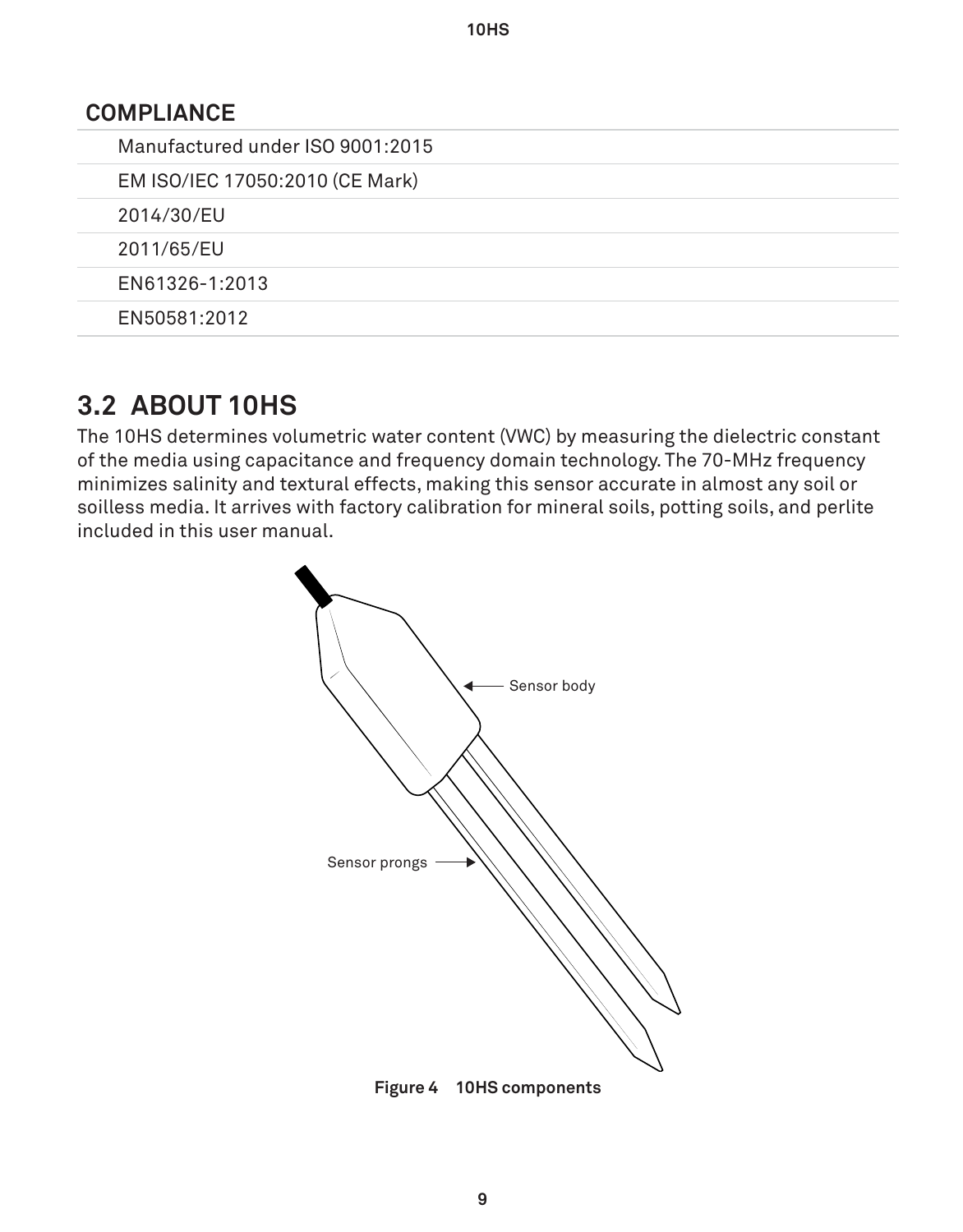# <span id="page-11-0"></span>**4. SERVICE**

This section contains calibration information, cleaning and maintenance guidelines, troubleshooting guidelines, customer support contact information, and terms and conditions.

# <span id="page-11-1"></span>**4.1 CALIBRATION**

METER software tools automatically apply factory calibrations to the sensor output data. However, this general calibration may not be applicable for all soil types. For added accuracy METER encourages customers to perform soil-specific calibrations.

Which calibration equation to use depends on where it is used. If the calibration equation is used with sensors connected to a non-METER data logger, use the calibration appropriate to the excitation voltage. If any METER software is used or the user calibration menu in the ProCheck is used, use the RAW calibration.

# **4.1.1 DIELECTRIC CALIBRATION**

The 10HS comes precalibrated to measure the dielectric permittivity of the soil with the accuracy stated in the specification section above. With METER data loggers, the following standard calibration function can be applied.

$$
\varepsilon_a = (7.449 \times 10^{-11})(RAW^4) - (1.969 \times 10^{-7})(RAW^3) + (1.890 \times 10^{-4})(RAW^2) - (6.691 \times 10^{-2})(RAW) + 7.457
$$
 Equation 1

where *RAW* is for raw counts.

With non-METER data acquisition equipment, the following calibration can be applied. This calibration function is valid for any sensor excitation between 3 and 15 VDC.

$$
\varepsilon_a = (2.589 \times 10^{-10}) \left( mV^4 \right) - (5.010 \times 10^{-7}) \left( mV^3 \right) + (3.523 \times 10^{-4}) \left( mV^2 \right) -
$$
\n
$$
(9.135 \times 10^{-2}) \left( mV \right) + 7.457
$$
\nEquation 2

### **4.1.2 MINERAL SOIL CALIBRATION**

For convenience, METER has also developed a standard calibration equation for mineral soils to be used with the 10HS. With this standard calibration equation and careful sensor installation, accuracy of better than 3% VWC (0.03  $m^3/m^3$ ) is possible with most mineral soils. In these soils, it is generally not necessary to calibrate the 10HS for each particular soil type, and the standard mineral calibration can be used with METER data loggers:

$$
VWC = (1.17 \times 10^{-9}) (RAW^3) - (3.95 \times 10^{-6}) (RAW^2) + (4.90 \times 10^{-3}) (RAW) - 1.92
$$
 Equation 3

With non-METER data acqusition equipment, the following calibration can be applied. This calibration function is valid for any sensor excitation between 3 and 15 VDC.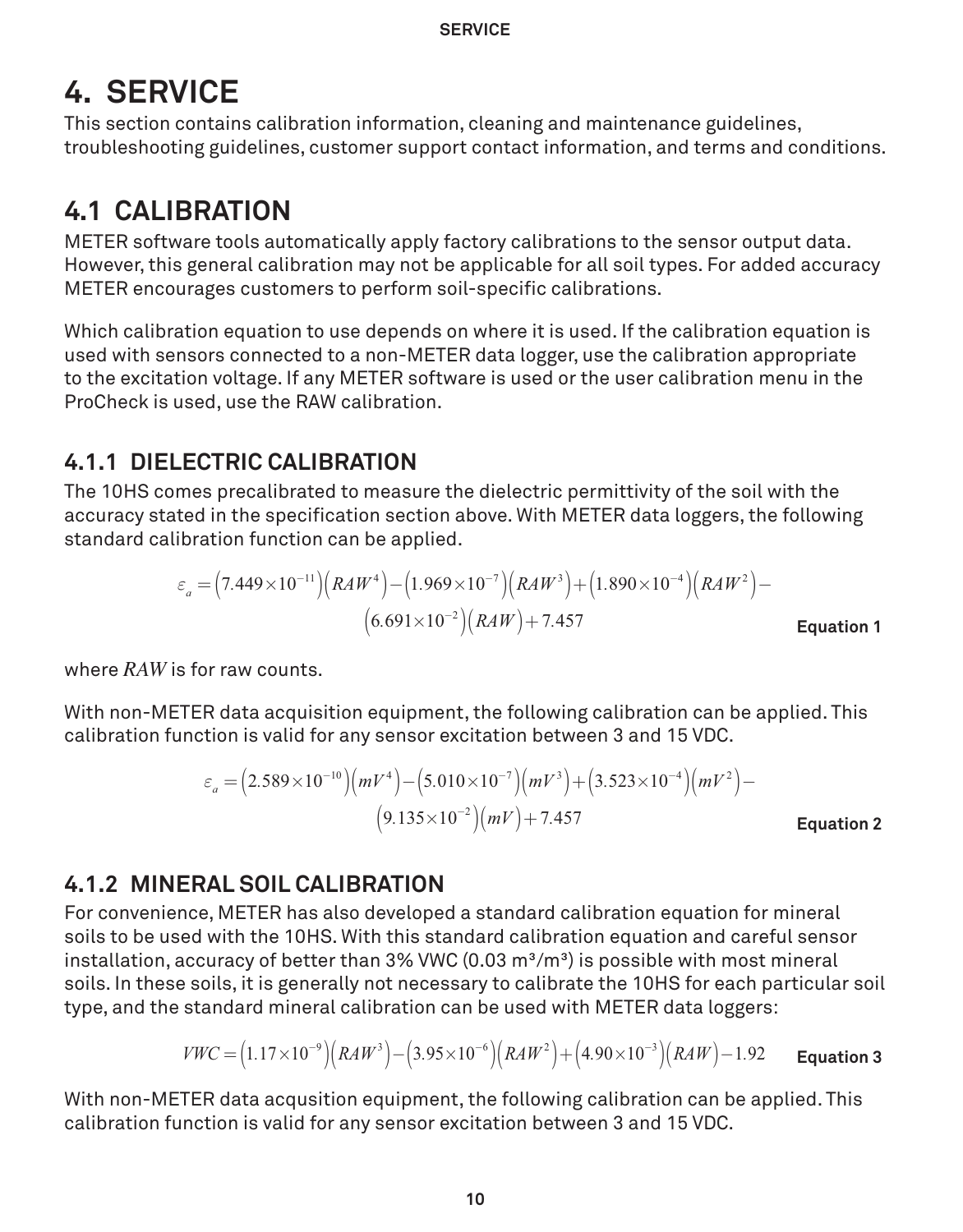<span id="page-12-1"></span>**10HS**

$$
VWC = (2.97 \times 10^{-9})(mV^3) - (7.37 \times 10^{-6})(mV^2) + (6.69 \times 10^{-3})(mV) - 1.92
$$
 Equation 4

<span id="page-12-0"></span>Because of the complexity of soils, the accuracy of the VWC measurement can be poor despite an accurate measurement for dielectric permittivity. Some examples of this are highly compacted soils, very low bulk density soils, soils with abnormally high organic matter content, and soils with high-dielectric mineral composition (e.g., TiO $_{_2}$  sands). Additionally, the accuracy of the 10HS may suffer in soils with very high electrical conductivity (>10 dS/m solution EC). In these soils, it may be necessary to calibrate the 10HS to the specific soil type. With a soil-specific calibration, the accuracy of the VWC measurements will be improved to 1% to 2% in any soil or other porous medium.

There are two options for soil-specific calibration.

- Follow the step-by-step instructions for calibrating soil moisture sensors in the application note [Calibrating ECH2O soil moisture probes.](http://www.metergroup.com/soil-sensor-calibration)
- METER offers a service providing soil specific calibrations.

This calibration service also applies to soilless materials, such as compost or potting materials. Contact [Customer Support](#page-14-1) for more information.

### **4.1.3 POTTING SOIL**

The following equations can be used to convert 10HS output to water content in potting soil. METER tested several types of potting soil (Sunshine mix, Miracle Grow Potting Mix, and Custom Nursery soil) at several salinities and found that VWC (in m $^3{\rm /m^3)}$  is given in [Equation 5](#page-12-1) for a METER data logger

$$
\theta = (3.78 \times 10^{-7}) (RAW^2) - (8.99 \times 10^{-5}) (RAW) - 3.03 \times 10^{-2}
$$
 Equation 5

and in [Equation 6](#page-12-2) for a non-METER data logger

<span id="page-12-2"></span>
$$
\theta = (7.05 \times 10^{-7}) (mV^2) - (1.23 \times 10^{-4}) (mV) - 3.03 \times 10^{-2}
$$
 Equation 6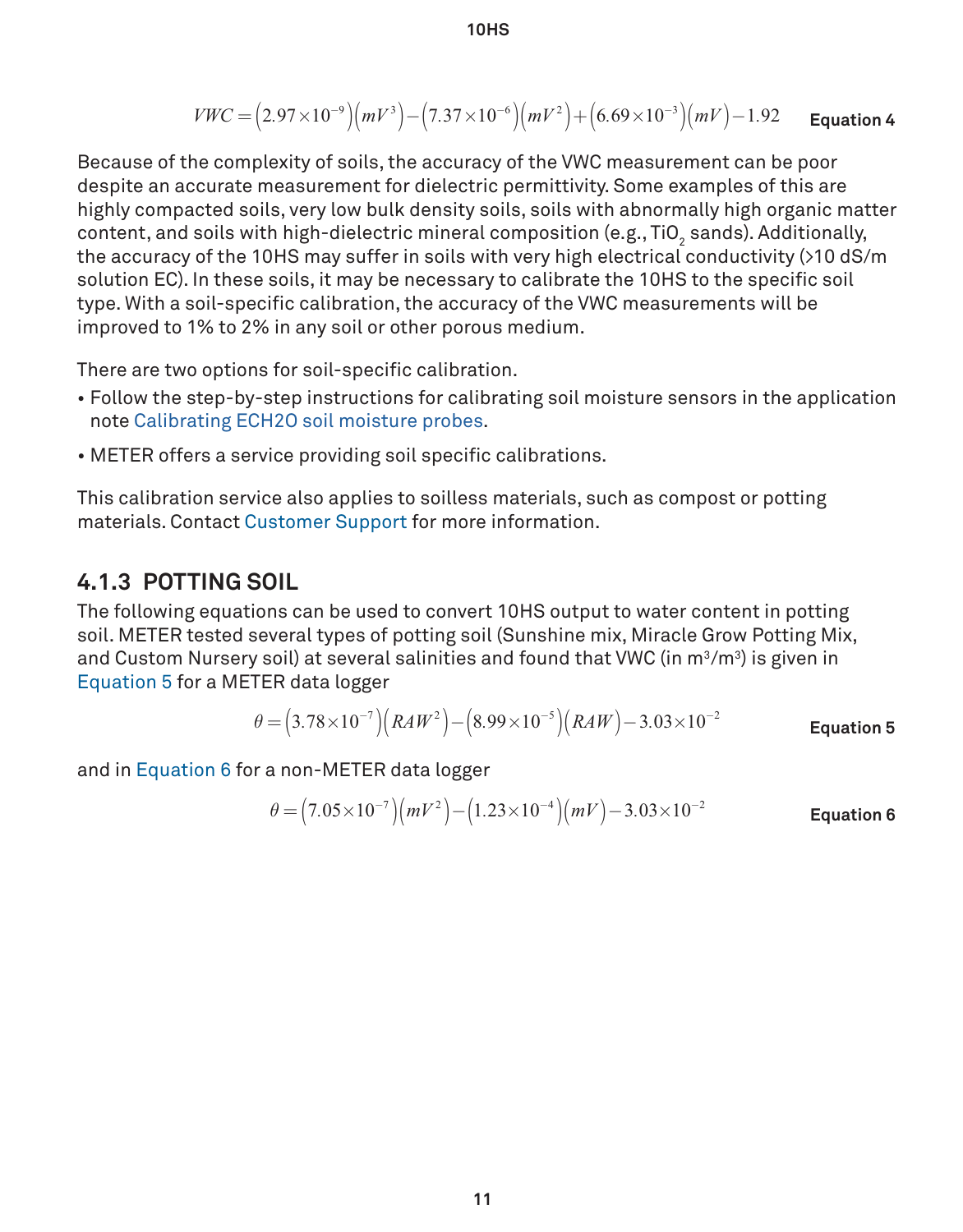#### <span id="page-13-1"></span>**Service**

# <span id="page-13-0"></span>**4.2 TROUBLESHOOTING**

If problems with the 10HS are encountered, they most likely manifest themselves in the form of incorrect or erroneous readings. Review the information in [Table 1](#page-13-1) and the [Troubleshooting](https://www.metergroup.com/environment/articles/support-video-troubleshooting-meter-soil-sensors/)  [METER soil moisture sensors](https://www.metergroup.com/environment/articles/support-video-troubleshooting-meter-soil-sensors/) video to identify the problem. Contact [Customer Support](#page-14-1) for more information.

|                         | Table 1 Troubleshooting the 10HS                                                                                                                                                                                                                                                                                                       |
|-------------------------|----------------------------------------------------------------------------------------------------------------------------------------------------------------------------------------------------------------------------------------------------------------------------------------------------------------------------------------|
| Problem                 | <b>Possible Solution</b>                                                                                                                                                                                                                                                                                                               |
|                         | Check power to the sensor.                                                                                                                                                                                                                                                                                                             |
|                         | Check sensor cable and stereo plug connector integrity.                                                                                                                                                                                                                                                                                |
| Sensor not responding   | Check data logger wiring to ensure brown is power supply, orange is<br>analog out, and bare is ground.                                                                                                                                                                                                                                 |
|                         | NOTE: Some 10HS sensors may have the older Decagon wiring scheme where<br>the power supply is white, the analog out is red, and the bare wire is ground.                                                                                                                                                                               |
| Sensor reading too low  | Check for air gaps around sensor needles. These could be produced<br>below the surface of the substrate when the needle contacts a large<br>piece of material and pushes it out of the way, or if the sensor is not<br>inserted perfectly linearly.                                                                                    |
| (or slightly negative)  | Ensure the calibration equation being used is appropriate for the<br>media type. There are significant differences between substrate<br>calibrations, so be sure to use the one specific to the substrate.                                                                                                                             |
|                         | Check to make sure that the media was not packed excessively or<br>insufficiently during sensor installation. Higher density can cause<br>sensor reading to be elevated.                                                                                                                                                               |
| Sensor reading too high | Ensure the calibration equation being used is appropriate for the media<br>type. There are significant differences between calibrations, so be sure<br>to use the one most suitable to the substrate, or consider developing a<br>substrate-specific calibration for the particular medium.                                            |
|                         | Some substrates have an inherently high dielectric permittivity (soils<br>of volcanic origin or high titanium, for instance). If the substrate has a<br>dry dielectric permittivity above 6, a custom calibration may need to<br>be performed. Soils with a bulk EC >10 dS/m require substrate-specific<br>calibrations (Section 4.1). |
| Cable or stereo plug    | If a stereo plug connector is damaged or needs to be replaced contact<br>Customer Support for a replacement connector and splice kit.                                                                                                                                                                                                  |
| connector failure       | If a cable is damaged follow these guidelines for wire splicing and<br>sealing techniques.                                                                                                                                                                                                                                             |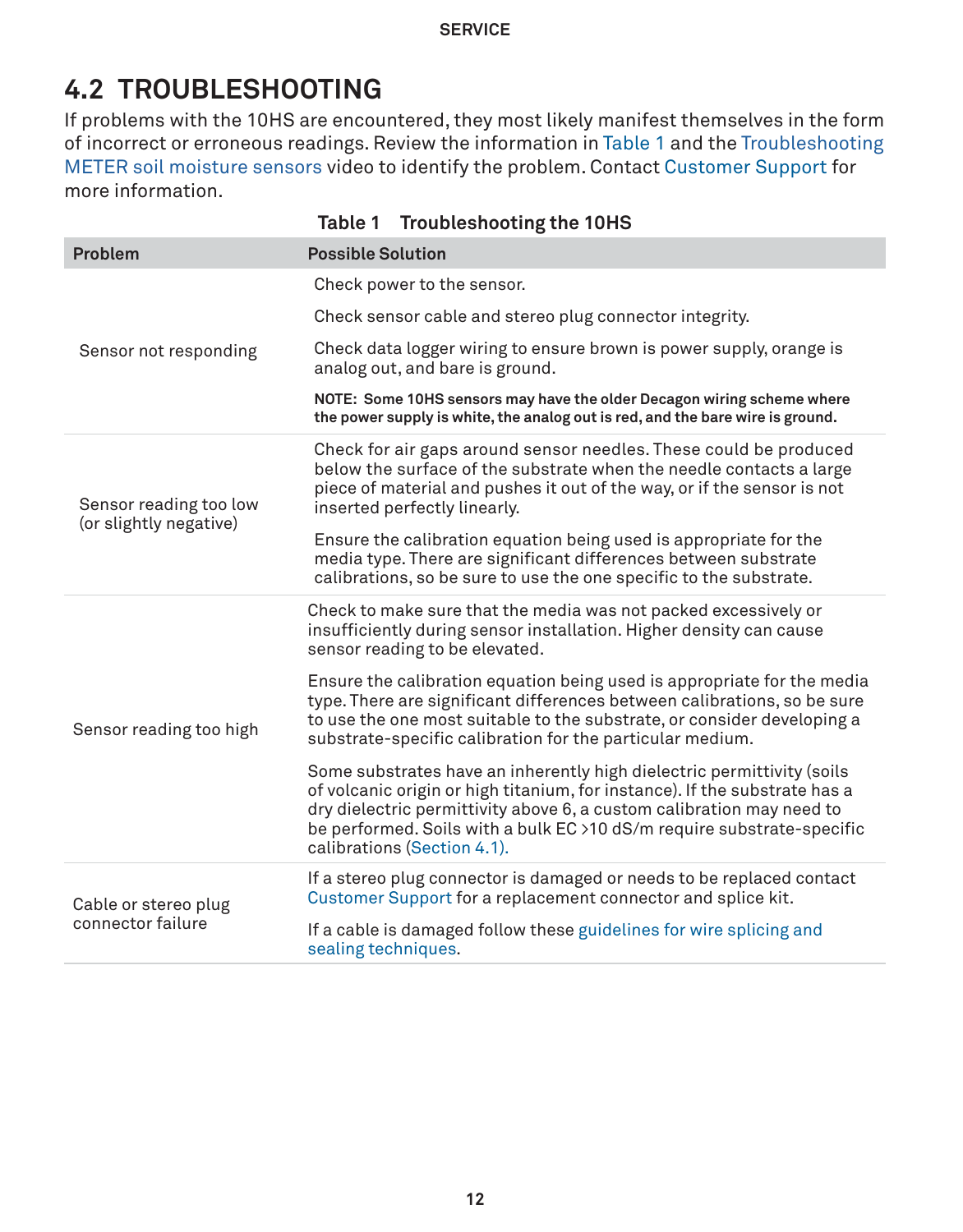**10HS**

# <span id="page-14-1"></span><span id="page-14-0"></span>**4.3 CUSTOMER SUPPORT**

#### **NORTH AMERICA**

Customer service representatives are available for questions, problems, or feedback Monday through Friday, 7:00 am to 5:00 pm Pacific time.

| Email:        | support.environment@metergroup.com<br>sales.environment@metergroup.com |
|---------------|------------------------------------------------------------------------|
| <b>Phone:</b> | +1.509.332.5600                                                        |
| Fax:          | +1.509.332.5158                                                        |
|               | Website: metergroup.com                                                |

#### **EUROPE**

Customer service representatives are available for questions, problems, or feedback Monday through Friday, 8:00 to 17:00 Central European time.

| Email: | support@metergroup.de<br>sales@metergroup.de |
|--------|----------------------------------------------|
| Phone: | +49 89 12 66 52 0                            |
| Fax:   | +49 89 12 66 52 20                           |
|        | Website: metergroup.de                       |

If contacting METER by email, please include the following information:

| Name    | Email address              |
|---------|----------------------------|
| Address | Instrument serial number   |
| Phone   | Description of the problem |

**NOTE: For products purchased through a distributor, please contact the distributor directly for assistance.**

# **4.4 TERMS AND CONDITIONS**

By using METER instruments and documentation, you agree to abide by the METER Group, Inc. USA Terms and Conditions. Please refer to [metergroup.com/terms-conditions](http://www.metergroup.com/terms-conditions) for details.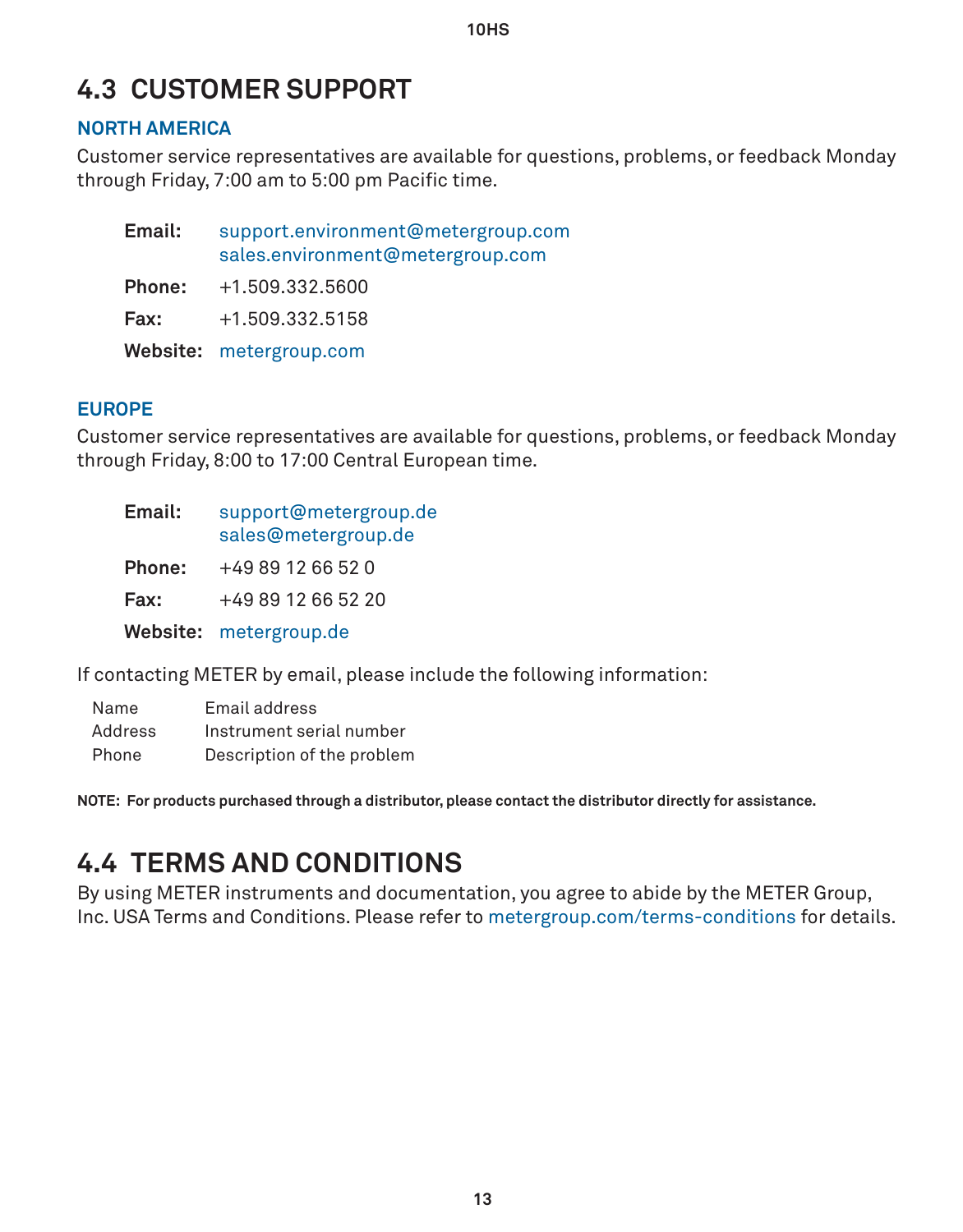# <span id="page-15-0"></span>**REFERENCES**

- Bogena, Heye R., Johan A. Huisman, C. Oberdörster, and Harry Vereecken. 2007. "Evaluation of a Low-Cost Soil Water Content Sensor for Wireless Network Applications." *Journal of Hydrology*. 344(1–2): 32–42.
- Kizito F., Colin S. Campbell, Gaylon S. Campbell, Doug R. Cobos, Brody L. Teare, Brady P. Carter, and Jan W. Hopmans. 2008. Frequency, electrical conductivity, and temperature analysis of a low-cost capacitance soil moisture sensor. *Journal of Hydrology*. 352(3–4): 367–378.